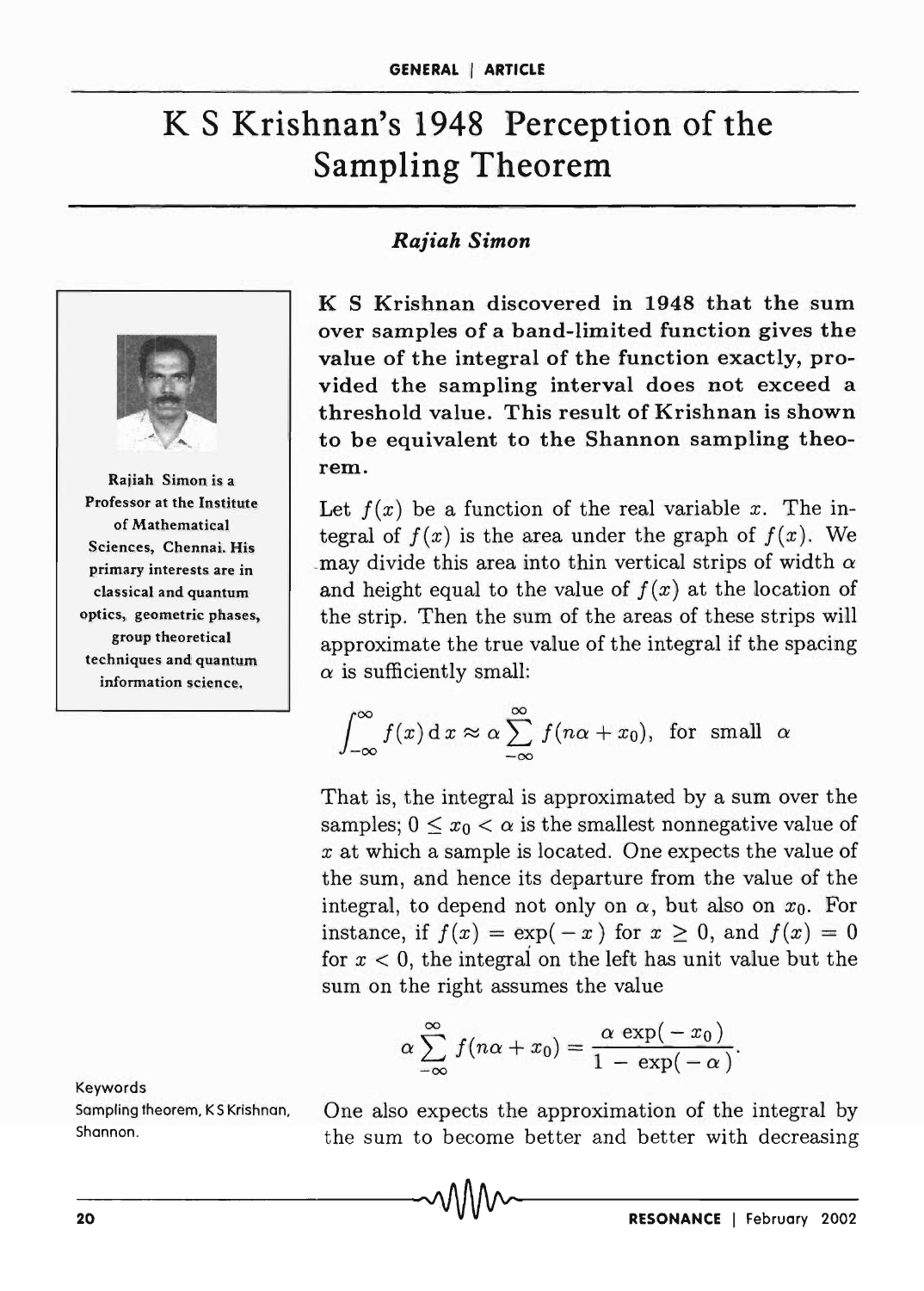$\alpha$ , the sum yielding the (Riemann) integral itself in the limit  $\alpha \rightarrow 0$ 

The sinc function defined as  $\sin(y) = \frac{\sin y}{y}$ , and its square, appear frequently in applications in science and engineering. K S Krishnan found that the sine-square function has a property which may appear bizarre from the viewpoint of the above consideration:

$$
\alpha \sum_{n=-\infty}^{\infty} \frac{\sin^2(n\alpha + x_0)}{(n\alpha + x_0)^2} = \pi = \int_{-\infty}^{\infty} dx \frac{\sin^2 x}{x^2},
$$
  
for  $\alpha \le \pi$  and any  $x_0$ . (1)

That is, the sum equals the integral *exactly* not just for infinitesimal values but for any finite value of the sampling interval  $\leq \pi$ . *Figure* 1 shows plot of the sincsquare function, and a representation of the sum, for two values of  $\alpha$ .

Krishnan is well known as one of the greatest experimental physicists this country has ever seen. What may not be widely known is the fact that Krishnan loved mathematics and those who knew him had great respect and even awe for his skill as a mathematician. Indeed, Lonsdale and Bhabha in their biographical notes on Krishnan record the following: "Krishnan loved mathematical reasoning and his skill as a mathematician would have

**Figure 1. Illustrating the identity of the integral and**  sum in (1): (a) corresponds  $\mathbf{to} \ \alpha = 1, \ \mathbf{x}_0 = 0.25 \ \text{and} \ (\mathbf{b})$ corresponds to  $\alpha = 2$ ,  $x_{0} = 1$ *0.25.* **In either case the area**  *under the* **dotted curve representing the integral in (1) equals, exactly, the area under the rectangulated version representing the**  sum.

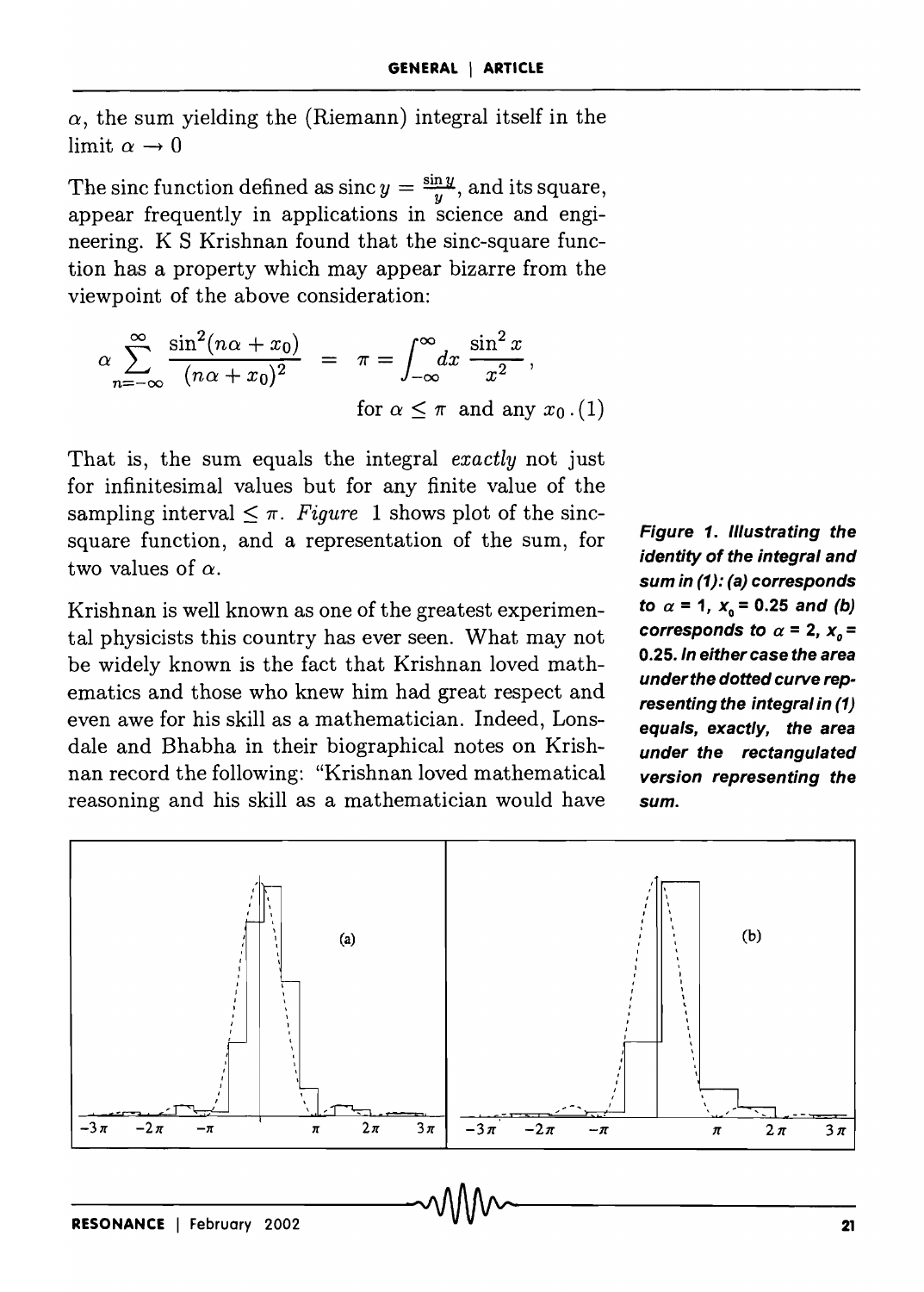gained him international recognition even without his great ability as an experimental physicist"

Krishnan was intrigued by the two *symmetries* the sum of the sine-square samples possesses, namely invariance under translation  $(x_0)$  by arbitrary amount and scaling of the sampling interval ( $\alpha$ ) by a restricted amount. He set forth two questions for him to answer: Can the above symmetries be understood in terms of some generic property of the function under consideration? Are there other functions exhibiting these symmetries? It turns out that the two questions are related.

Krishnan recognized that his original proof of (1), based on the identity

$$
\sum_{n=-\infty}^{\infty} \frac{\sin (n+\beta)z}{n+\beta} = \pi \quad \text{for any } |z| < 2\pi \tag{2}
$$

was function-specific, and that it was therefore unlikely to help in identifying the generic property he was after. And so he considered a second proof, with help from Wiener which he acknowledges in a footnote: "We are thankful to Professor Norbert Wiener for the following elegant alternative proof"

The proof this time is based on Fourier transform. Let  $f(x)$  be such that the Fourier transform

$$
g(v) = \frac{1}{\sqrt{2\pi}} \int_{-\infty}^{\infty} dx f(x) \exp(-ivx)
$$

exists. The integral of  $f(x)$  is nothing but the Fourier transform evaluated at frequency  $v = 0$ . It is the 'dc component' of  $f(x)$ . Krishnan assumes  $f(x)$  to be real and even. Then  $q(v)$  too will be real and even. Exploiting the Poisson's summation formula, Krishnan proves the result:

*Krishnan's Theorem:* If  $f(x)$  is a real even function whose Fourier transform  $g(v)$  vanishes for all  $|v| \ge v_0$ ,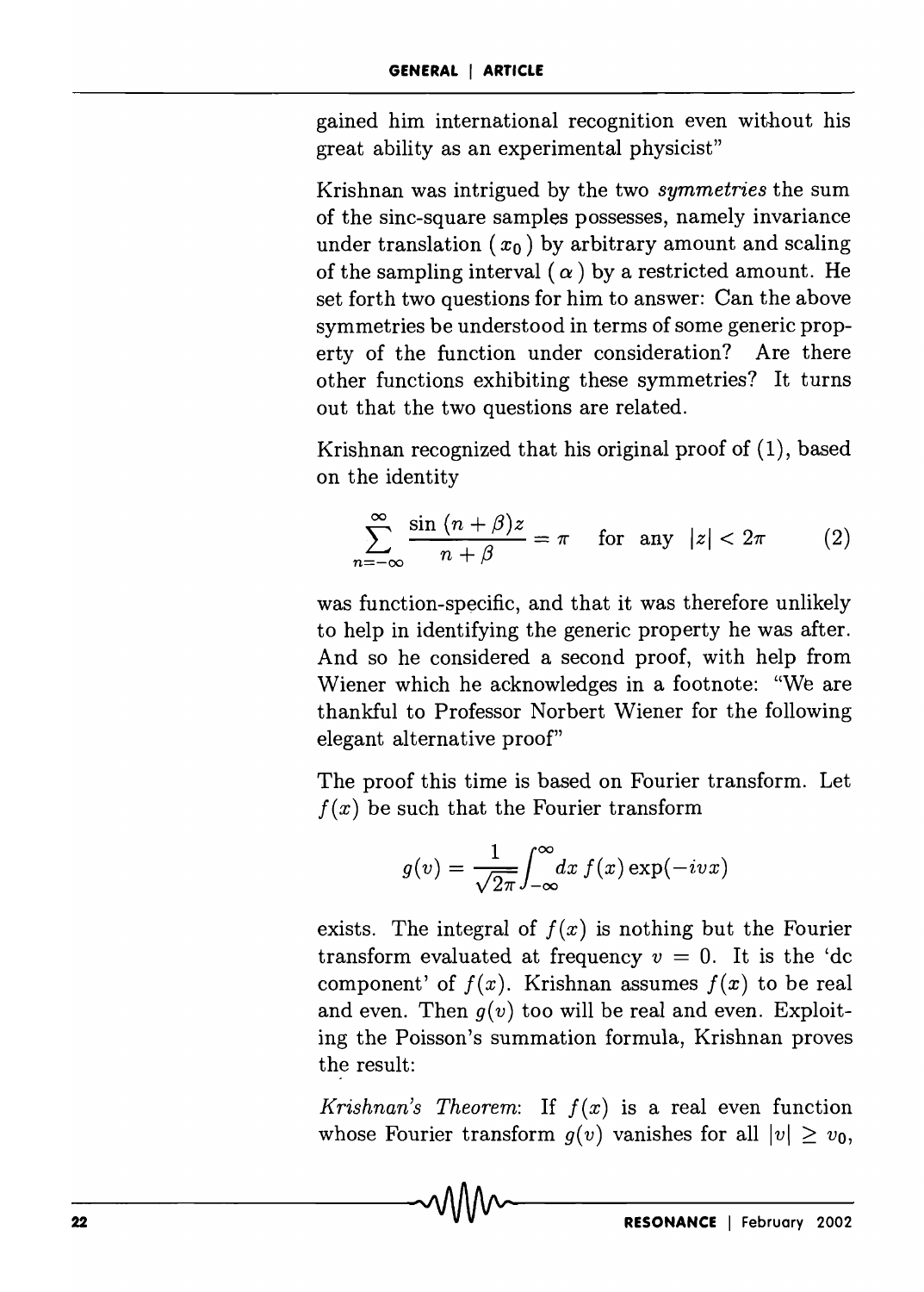then

$$
\alpha \sum_{n=-\infty}^{\infty} f(n\alpha + x_0) = \int_{-\infty}^{\infty} dx f(x)
$$
  
for every  $0 < \alpha \le 2\pi/v_0$  (3)

independent of  $x_0$ . If  $g(v) \neq 0$  at  $v = \pm v_0$ , then  $\alpha$  is restricted by  $0 < \alpha < 2\pi/v_0$ .

This answers, in one stroke, the two questions Krishnan set out to clarify: the generic property that Krishnan was after is one of *band-limitedness* [the function  $f(x)$  is said to be band-limited if its Fourier transform  $g(v)$  vanishes for all frequencies outside a band  $v \leq v_0$ ; the parameter  $v_0$  is called the *bandwidth* of  $f(x)$ . Thus what appeared to be a strange property special to sincsquare function is shown to apply to *every* band-limited function. It turns out that *Krishnan's theorem holds also for functions which are neither real-valued nor even;*  band-limitedness is the lone requirement for its validity! Band-limited functions form a large family, and there lies the importance of Krishnan's result: for every bandlimited function we have an identity expressing the integral as a sum over the samples (and this can be handy if one of them is easy to evaluate but the other is not). We may note that the sinc function is band-limited, and the identity in (2) is one of this origin.

That there exists a copious supply of band-limited functions is due to the fact that these functions have a knack of cross as well as self-breeding: (i) A linear combination of two band-limited functions is band-limited, with bandwidth equal to the *larger* of the individual bandwidths; (ii) From the convolution property it is transparent that the product of two band-limited functions is band-limited, with bandwidth equal to the *sum* of the individual bandwidth; (iii) Since convolution translates under Fourier transformation into pointwise multiplication, it follows that the convolution of two band-limited That there exists a copious supply of band-limited functions is due to the fact that these functions have a knack of cross as well as selfbreeding.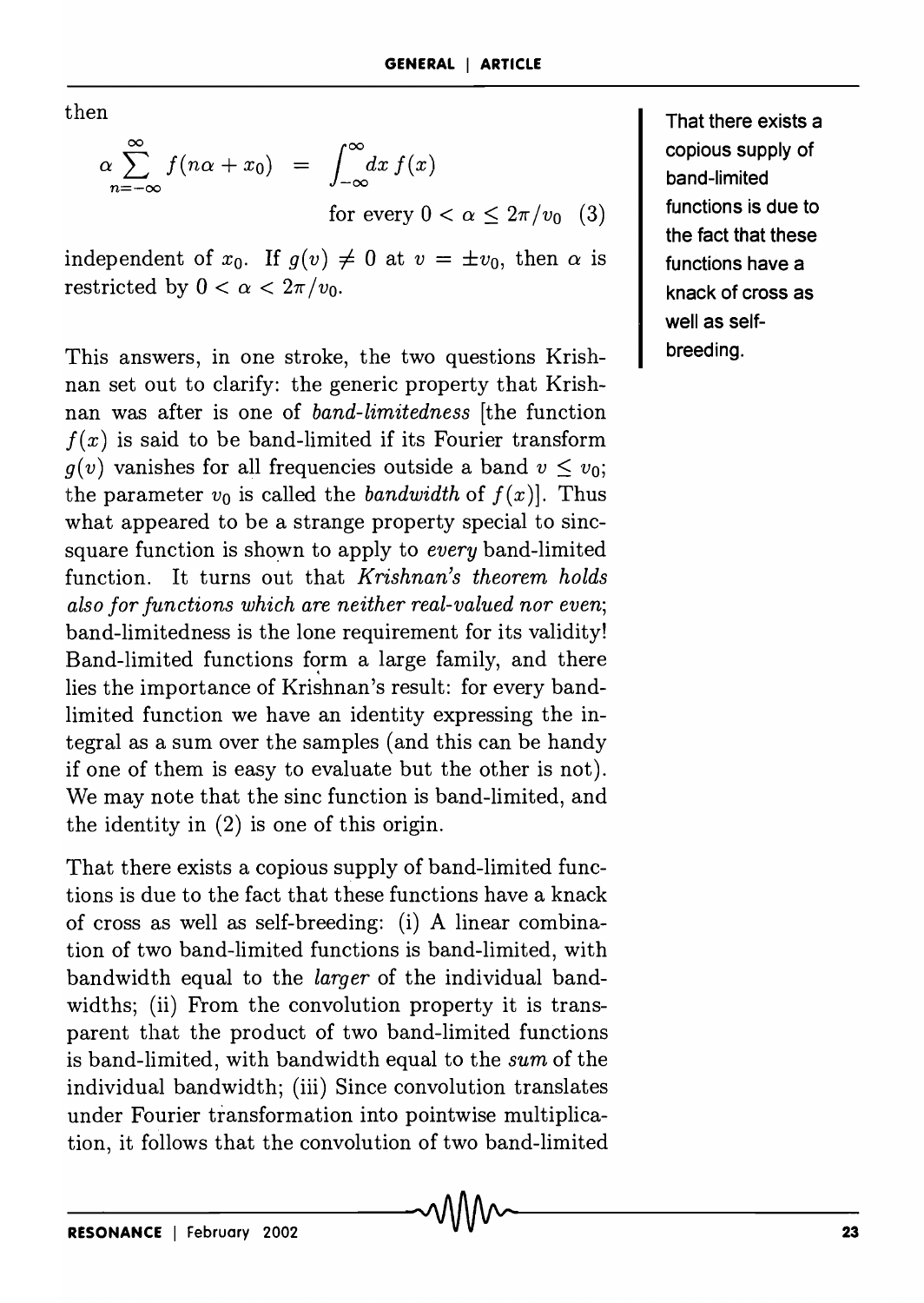Krishnan's result, with the reality and symmetry restrictions relaxed, is equivalent to what is popularly known as Shannon sampling theorem.

functions results in a band-limited function whose bandwidth is the *smaller* of the individual bandwidths [We can make a stronger statement, for band-limited functions have the following 'ideal' property: convolution of a band-limited function with *any* function is bandlimited!]; (iv) Derivative of a band-limited function is band-limited, with the same bandwidth; (v) Finally, if  $f(x)$  is band-limited, then  $f(x-a)$  and  $f(x) \exp(i c x)$ for any real *a,* c, are band-limited as well.

Krishnan's result, with the reality and symmetry restrictions relaxed, is equivalent to what is popularly known as *Shannon sampling theorem,* which asserts that a band-limited function of bandwidth  $v_0$  can be *fully* reconstructed from its samples if the sampling interval  $\alpha$ is less than  $(2v_0)^{-1}$ . This may be seen from the following two observations. First, the Fourier transform relation in (3) is invertible, and hence knowing the spectrum  $g(v)$  is equivalent to knowing  $f(x)$  itself. Second, the Fourier transform  $g(v)$  evaluated at v is simply the integral of the product function  $f(x) \exp(-ivx)$ , which is band-limited with bandwidth  $\leq (v_0 + |v|)$ , and thus the evaluation of the Fourier integral is governed by Krishnan's theorem. In a paper written in honour of Krishnan in the special issue of *Current Science* brought out on the occasion of his birth centenary, I have given a more careful exposition of this equivalence.

This work of Krishnan was published in 1948 when Krishnan was Director of the National Physical Laboratory, through a short note in *Nature,* titled 'A simple result in quadrature', followed by a detailed one in the *Journal of the Indian Mathematical Society,* under the title 'On the equivalence of certain infinite series and the corresponding integrals'. Interestingly, this is about the time Shannon's influential work on sampling theorem appeared. This reference to the point of time in history is not to imply that Krishnan's work marked the discovery of the sampling theorem. As a mathematical fact,